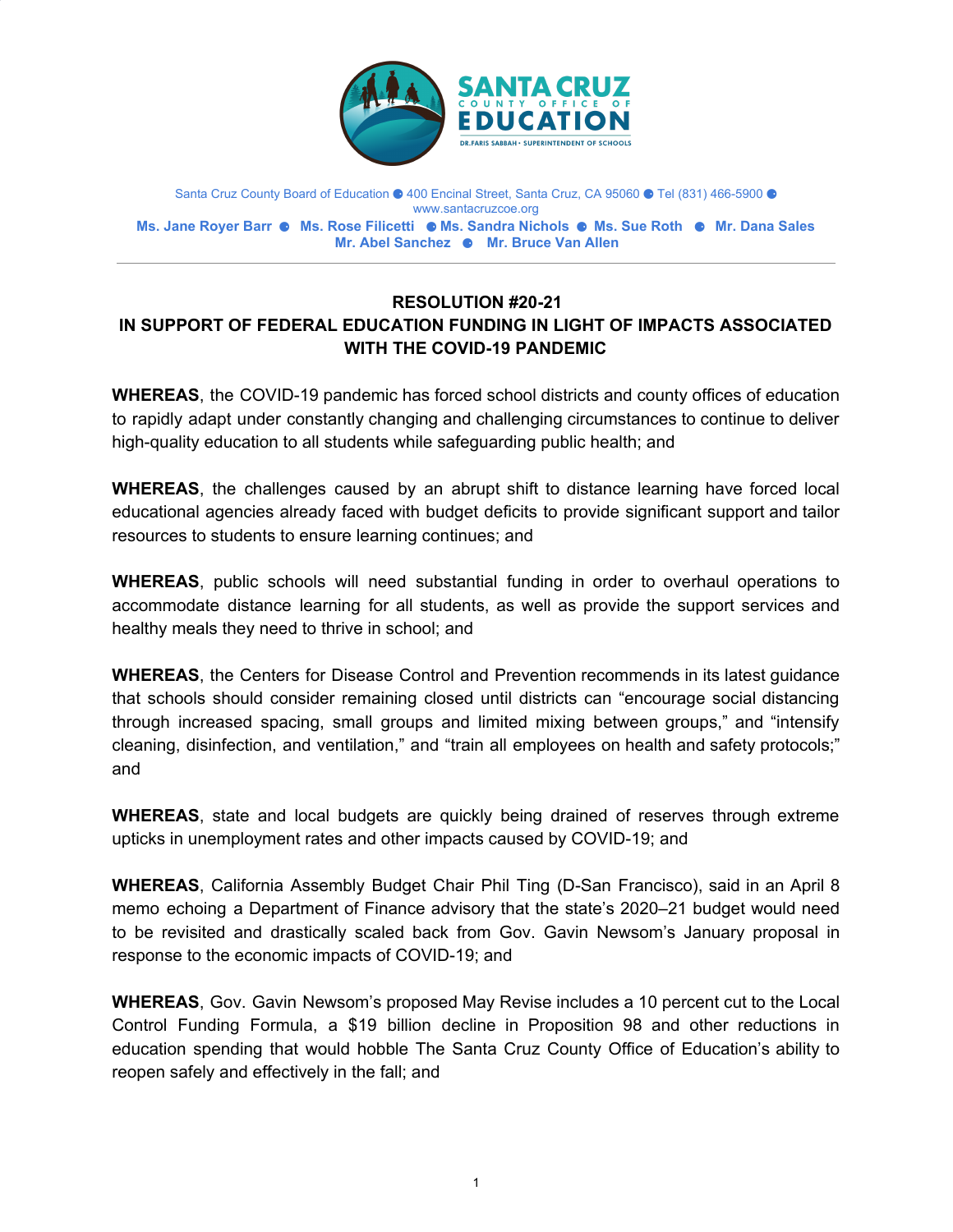Resolution #20-21 Regarding COVID-19 Federal Education Funding Page 2

**WHEREAS**, Gov. Newsom, in his May Budget Revision, said "If the federal government does what it must do under the circumstances to help states large and small across this nation, these cuts would go away;" and

**WHEREAS**, the latest UCLA Anderson Forecast for the nation, which represents only a preliminary estimate of the impact of the coronavirus on the economy, concludes that the 1.5 percent forecast for real GDP growth on a fourth-quarter to fourth-quarter basis "should be viewed as a midpoint between a minimal effect and a full-blown recession;" and

**WHEREAS**, the UCLA Anderson School of Management said the unemployment rate in California is expected to increase to 6.3 percent by the end of this year and is expected to continue to increase into 2021 with an average next year of 6.6 percent; and

**WHEREAS**, LEAs are working to continue to provide critical services to students and families, such as distance learning, meal pick-ups, access to technology, and mental and behavioral

**WHEREAS**, at the same time, LEAs including NAME OF DISTRICT/COE are incurring new costs to effectively respond to COVID-19, which adds to the severity of the economic recession; and

**WHEREAS**, the Coronavirus Aid, Relief, and Economic Security (CARES) Act provides \$13.5 billion for public school budgets to directly stabilize public school funding nationwide, as well as additional aid for child care, child nutrition and grants to provide mental health support to students; and

**WHEREAS**, the \$31 billion in dedicated emergency funding for K-12 and higher education provided by the CARES Act falls far short of the 2009 American Recovery and Reinvestment Act, the Great Recession-era stimulus, which provided \$100 billion for education with investments in both state fiscal stabilization funds as well as public school categorical programs including Title I and the Individuals with Disabilities Education Act; and

**WHEREAS**, the proposed \$3 trillion federal Health and Economic Recovery Omnibus Emergency Solutions (HEROES) Act, which would provide \$100.15 billion in total school funding, including about \$58 billion for K-12 in a state fiscal stabilization fund to be distributed based on the Title I funding formula, is welcome but still insufficient for ensuring student success and safety during this time; and

**WHEREAS**, a May 12 letter to members of Congress from CSBA and other education partners petitioned for, among other things, the authorization of an additional \$175 billion in federal relief funds for distribution to schools in 2020–21 and 2021–22, the creation of a \$13 billion Emergency Relief Fund to cover increased costs associated with serving students with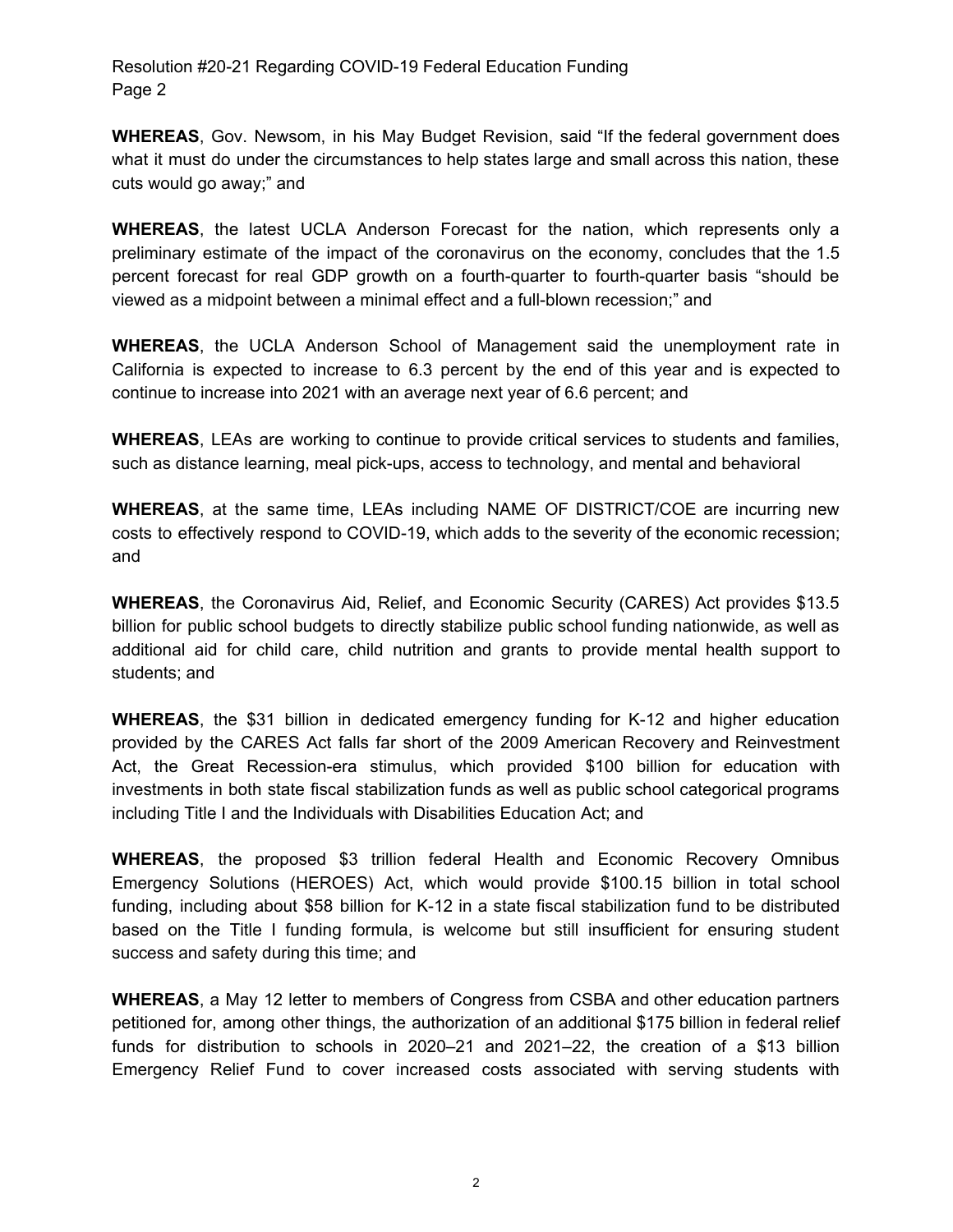Resolution #20-21 Regarding COVID-19 Federal Education Funding Page 3

individualized education programs (IEPs) during the COVID-19 crisis, expanded E-Rate eligible services and additional \$2 billion in E-Rate program funding; and

**WHEREAS**, the Association of California School Administrators and the California School Boards Association in an April 15 letter to congressional leaders requested the next federal stimulus package include an additional \$175 billion under the Education Stabilization Fund for the Elementary and Secondary School Emergency Relief Fund; specific targeted funding support for students with disabilities and low-income students; and for mental health and trauma services for students, as well as waivers targeting a narrow set of requirements under IDEA that schools cannot safely meet under statewide shelter-in-place orders; and

**WHEREAS**, 35 U.S. senators, including California's Diane Feinstein and Kamala Harris, strongly urged Congress in an April 2 letter that the next coronavirus relief package include at least \$2 billion in E-Rate funds for schools and libraries to provide WiFi hotspots or other devices with WiFi capability to students without adequate connectivity at their home, noting the "homework gap" experienced by 12 million students in this country who do not have internet access at home and are unable to complete their homework; and

**WHEREAS**, the Public Policy Institute of California found in 2019 that nearly 16 percent (roughly 945,000) of California's school-aged children had no internet connection at home in 2017, while 27 percent (about 1.7 million) did not have broadband access; and

**WHEREAS**, the issue is even more prevalent for low-income households and students in rural areas; and

**WHEREAS**, research shows that students without home internet access have lower reading, math and science scores, which is likely to be exacerbated as schools nationwide transition from in-person instruction to distance learning; and

**WHEREAS**, Gov. Gavin Newsom sent a letter to Senate Majority Leader Mitch McConnell, Senate Democratic Leader Chuck Schumer, Speaker of the House Nancy Pelosi and House Republican Leader Kevin McCarthy on March 19 requesting additional federal assistance to supplement California's efforts to prepare for a COVID-19 surge; and

**WHEREAS**, national education organizations including the National Education Association, the American Federation of Teachers, The School Superintendents Association, the Council of Great City Schools, the National Parent Teachers Association and the National School Boards Association have called upon Congress to provide \$200 billion to begin providing relief to public schools throughout the country.

**NOW, THEREFORE BE IT RESOLVED,** that the Board of Education of the Santa Cruz County Board of Education calls on our Congressional delegation, inclusive of our United States